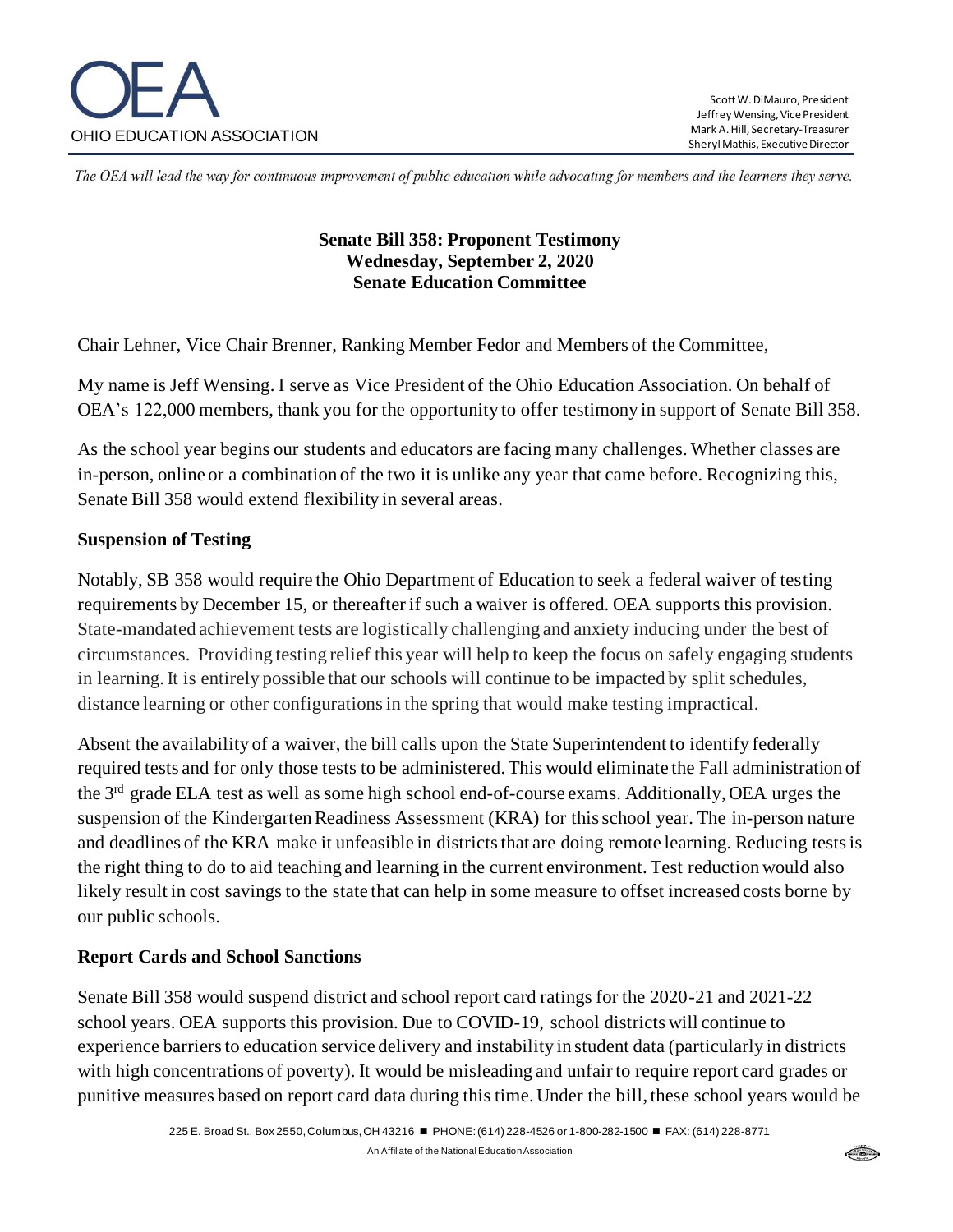excluded from determinations of school sanctions, extending what HB 197 provided for the 2019-20 school year (report card ratings of years previous or subsequent years will be considered). Similarly, the 2019-20, 2020-21, and 2021-22 school years would not be included for purposes of determining progressive consequences for districts subject to an academic distress commission.

Further, OEA continues to urge legislators to overhaul the Ohio's broken report card system. Now is the time to act with urgency so that we don't go back to using a report card widely regarded as fundamentally flawed.

## **Teacher Evaluations**

SB 358 extends into the 2020-21 school year the HB 197 provision that prohibits the use of value-added in teacher evaluations. OEA supports this provision. However, subsequent to HB 197, the General Assembly passed HB 164, which prohibits the use of all student growth measures on 2020-21 teacher evaluations, not just the value added student growth dimension. OEA recommends maintaining current law from HB 164 (Section 10) regarding the prohibition on student growth measures in teacher evaluations for the 2020-21 school year and reviewing the SB 358 language to ensure there is no conflict between the two bills.

Student growth measures require a valid and reliable system of testing to be in place from year to year. Based on the school building closures and testing cancelled at the end of the 2019-20 school year, combined with the disruptions to scheduling and service delivery already occurring in the 2020-21 school year, a valid and reliable system of testing will not be in place for the calculation and use of student growth measures on teacher evaluations in 2020-21. Such a system will also not be in place for calculating student growth measures in 2021-22, especially with regard to the value added progress dimension, which relies on student testing from the prior school year. Therefore, OEA recommends SB 358 be amended to extend the HB 164 prohibition on using student growth data in teacher evaluations through the 2021-22 school year.

SB 358 also extends into the 2020-21 school year the HB 197 provisions providing local flexibility on teacher evaluations. As with the 2019-20 school year, this flexibility will allow school districts to suspend completion of teacher evaluations in 2020-21 if the local school board determines it would be impossible or impracticable to complete evaluations. Providing this local flexibility is an effective way to help districts and educators navigate any significant disruptions to education service delivery this school year.

# **EdChoice Vouchers**

SB 358 would essentially freeze school-based eligibility for the EdChoice voucher program at the 2019- 2020 level. This would prevent a devastating explosion of eligibility based on the state's broken accountability system. However, it must be noted that this is not a solution to the voucher issue. OEA calls on policy makers to move away from basing voucher eligibility on a fundamentally flawed report card and away from the pass-through funding model of EdChoice.